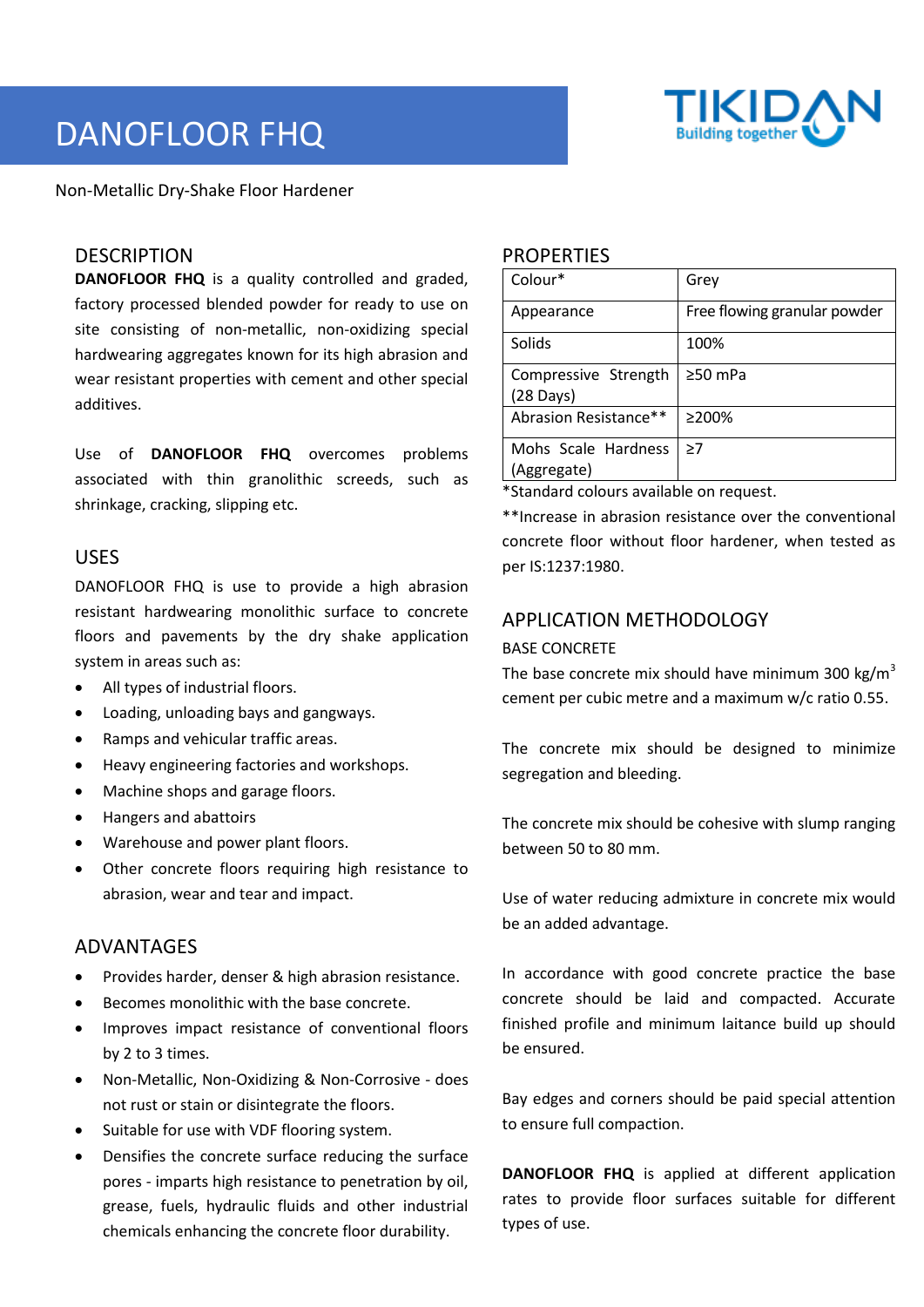

#### APPLICATION RATE

| <b>Intended Use</b> | Application Rate, Kg./m <sup>2</sup> |
|---------------------|--------------------------------------|
| <b>Heavy Duty</b>   | 7.0                                  |
| <b>Medium Duty</b>  | 5.0                                  |
| Light Duty          | 3.0                                  |

It is recommended that the floor be marked-off into bays of known area.

**DANOFLOOR FHQ** is broadcasted in two equal stages evenly over the surface of freshly laid concrete as soon as the surface water has evaporated or when the depth of the light footprint is about 3mm to 5mm.

The first application is made by broadcasting 50% - 70% of the material evenly over the fresh concrete surface. When the surface darkens by the absorption of moisture from the concrete, it is floated with wooden trowel or power float.

Avoid over working / over trowelling the surface.

Immediately after floating, the balance quantity of **DANOFLOOR FHQ** is broadcasted evenly over the surface and when the surface darkens due to absorption of moisture from concrete, the surface is floated in same way as before.

For concrete with optimized w/c ratio, such as in VDF flooring system, it is recommended to broadcast **DANOFLOOR FHQ**  $@3$  to 4 Kg./m<sup>2</sup> in 2 stages.

Final finishing of the floor using a power trowel can be carried out when the floor has stiffened sufficiently to close any pores and undulation on the surface. Final hand trowelling is recommended to remove any disc marks.

At edges of the concrete floor or at end of bay areas, it is recommended to broadcast more floor hardener and finish with trowel.

#### CURING

Curing should commence as soon as final set has occurred but before the treated surface begins to dry.

Wet curing of applied system as per basic curing procedure would be beneficial.

After final finishing, rapid drying of applied system should be prevented by covering it with polyethylene sheet / wet hessian cloth / pond curing for at least 7 days.

## PRECAUTIONS & LIMITATIONS

One should never add cement or aggregate to the supplied **DANOFLOOR FHQ.**

Use of **DANOFLOOR FHQ** is not recommended for floors subjected to sub-zero temperatures, such as in cold storages.

Care should be taken to ensure that **DANOFLOOR FHQ** is not broadcasted on too wet or too dry concrete surface or concrete surface having bleed water.

If use on too wet concrete surfaces, the heavy filler particles may sink in to the fresh concrete affecting the performance.

If use on too dry concrete surface, the bond development with fresh concrete will be weak and over troweling would result in surface cracking / delamination.

#### CLEANING

Immediately after application, use water for cleaning application tools.

#### SUPPLY

**DANOFLOOR FHQ** is supplied in 30 Kg. pack size.